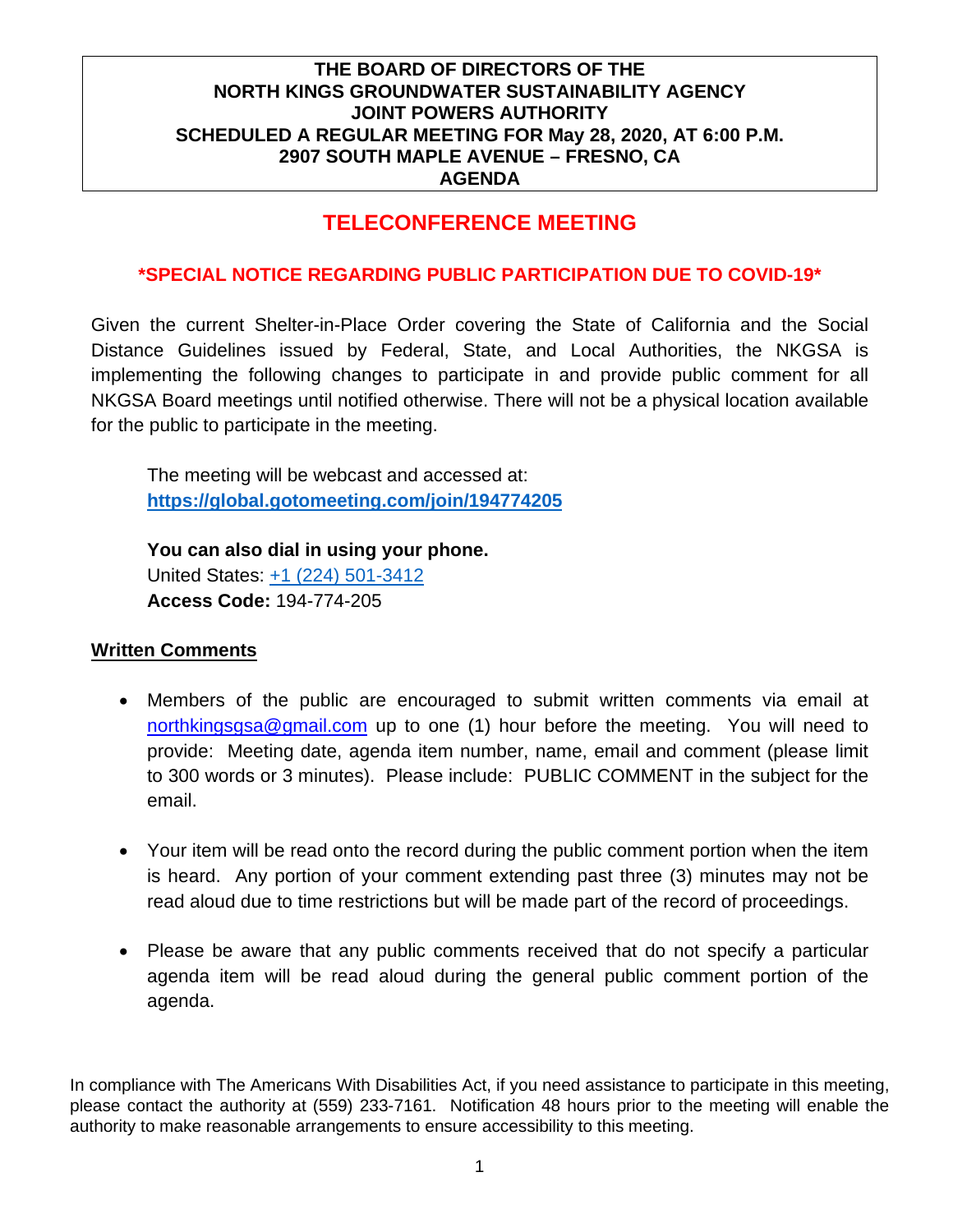## **TELECONFERENCE MEETING**

• If a written comment is received after 5:00 p.m. on the day of the meeting, efforts will be made to read the comment into the record. However, staff cannot guarantee that written comments received after 5:00 p.m. will be read. All written comments that are not read into the record will be made part of the record of proceedings, provided that such comments are received prior to the end of the NKGSA Board Committee meeting.

#### **Verbal Comments**

- If you wish to speak to the NKGSA Board on the item by telephone, you must contact the NKGSA Executive Officer at (559) 233-7161 x. 7109 no later than 5:00 p.m. on the day of the meeting.
	- o You will be asked to provide a phone number to call you during the meeting. You will also be asked for your name so that you can be called when it is your turn to speak.
	- $\circ$  You will be called during the comment section for the agenda item on which you will speak.
	- $\circ$  You may be put on h2old until your name is called by the Executive Officer.
	- o Your comment period will be limited to three (3) minutes.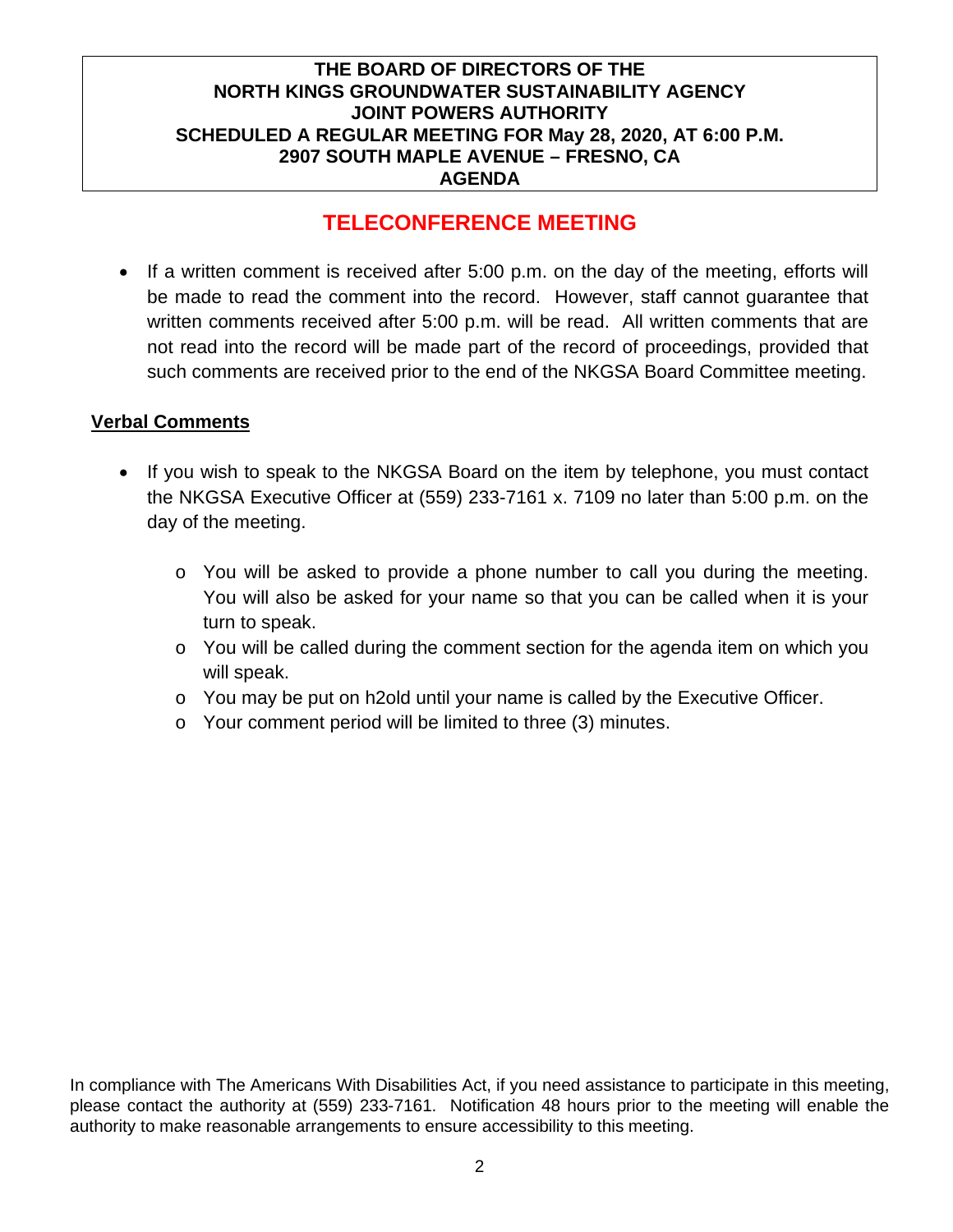# **TELECONFERENCE MEETING**

## **1. PLEDGE OF ALLEGIANCE**

## **2. REVIEW AGENDA**

Additional Agenda Items – Requires Majority Approval of Board - §54954.2(b)

## **3. REVIEW OF FUTURE MEETINGS**

#### **4. PUBLIC PRESENTATIONS (for items not on agenda) – 3 Minutes Maximum Per Person, 10 Minutes Maximum Per Subject**

#### 5. **POTENTIAL CONFLICTS OF INTEREST**

Any Board Member who has a potential conflict of interest may now identify the item and recuse themselves from discussing and voting on the matter. [FPPC §18705]

#### **6. ADMINISTRATIVE MATTERS**

- a. Discussion/Possible Action on Board Meeting Minutes April 23, 2020
- b. Kings Subbasin Coordination Update (Samuelian)
- c. Water Conditions Update (Claes)
- d. Advisory Committee Update (Redelfs)
	- i. Discussion/Possible Action on Amendment 1 to Agreement for Administration and Fiscal Agent Services for the NKGSA (Chauhan)

#### **7. FINANCIAL MATTERS**

- a. Discussion/Possible Action to Approve Expense Report for April 2020 (Hailey)
- b. Discussion/Possible Action to Approve Financial Statements as of April 30, 2020 (Hailey)
- c. Discussion/Possible Action on Proposed NKGSA Fiscal Year 2019-2020 Budget Revision (Koehn/Chauhan)
- d. Discussion/Possible Action on Proposed NKGSA Fiscal Year 2020-2021 Budget (Koehn/Chauhan)
- e. Discussion/Possible Action on Adoption of the Revision to NKGSA Policy ACCT-508 – Issuance of Checks (Chauhan)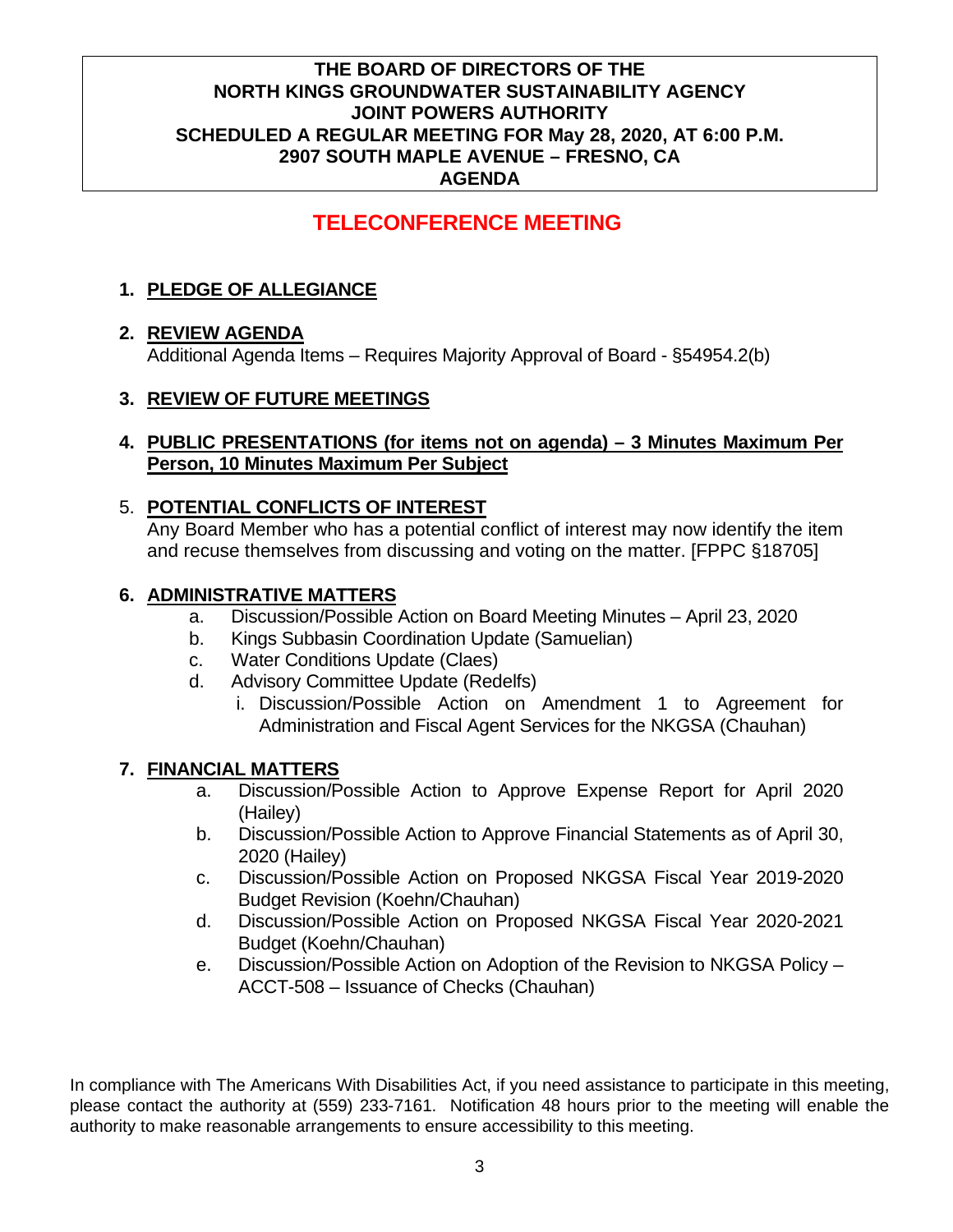## **TELECONFERENCE MEETING**

### 8. **EXECUTIVE OFFICER REPORT (Chauhan)**

- a. External Affairs Update
- b. County Planning Document Review Process
- c. Monitoring Network Update
- d. Public Comments on GSP Update
- e. Miscellaneous

#### **9. DIRECTORS REPORT**

#### **10.ADJOURNMENT**

Note: This agenda is posted pursuant to the provisions of the Government Code commencing at Section 54950. The date of this posting is May 22, 2020. Posting locations are: 1) Fresno Irrigation District Office; 2) NKGSA Website; and 3) Notice Box located in front of 2907 S Maple Avenue – Fresno, CA (24 hour access available on District website and in the mailbox in front of building).

"In accordance with California Government Code Section 54957.5, any writing or document that is a public record, relates to an open session agenda item and is distributed less than 72 hours prior to a regular meeting, will be made available for public inspection in the District offices during normal business hours. If, however, the document is not distributed until the regular meeting to which it relates, then the document or writing will be made available to the public at the location of the meeting."